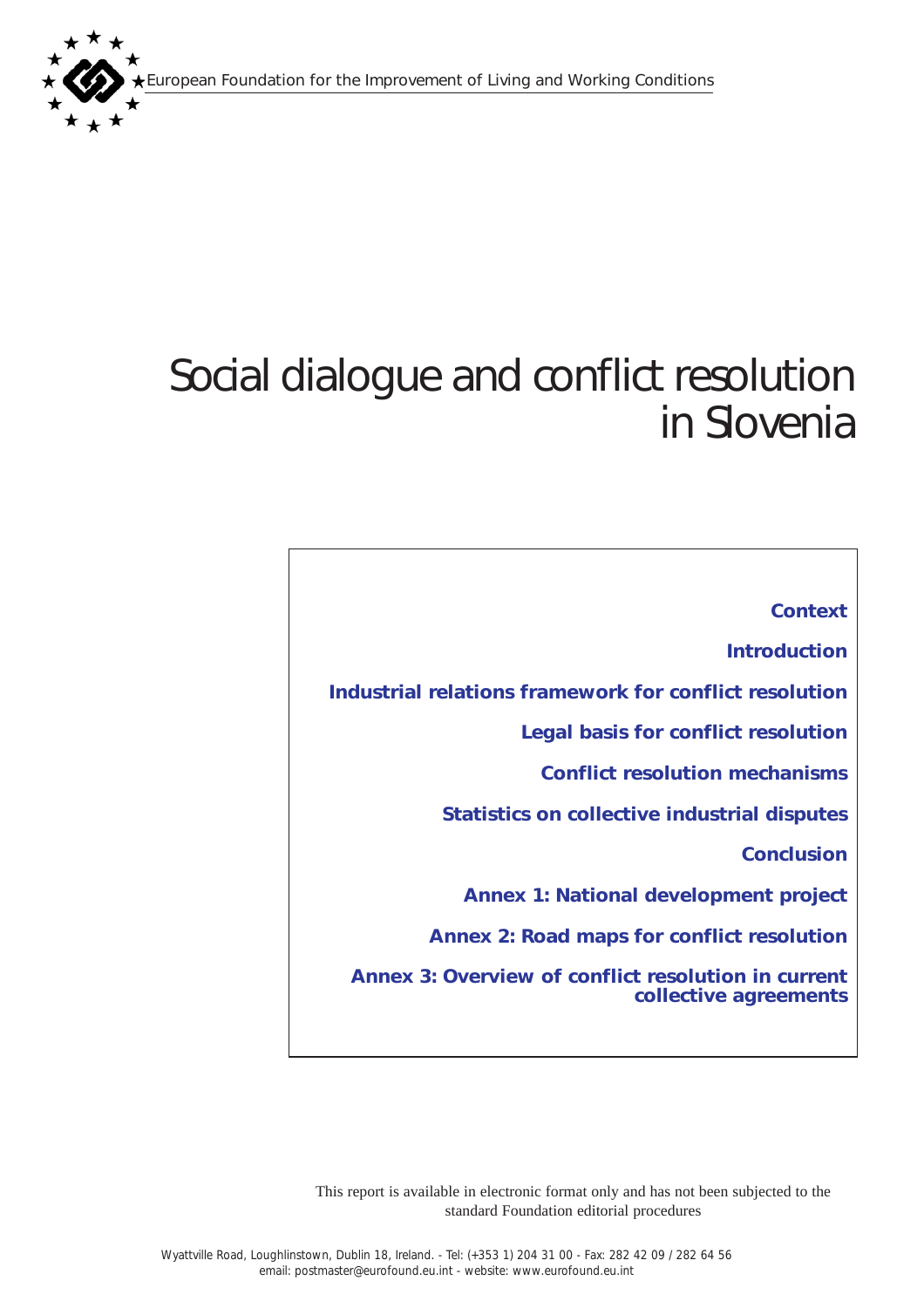# <span id="page-1-0"></span>*Context*

This report is part of a series of projects from the Foundation which focus on aspects of industrial relations in the runup to enlargement. The national report for Slovenia is part of the second phase of a project on Social dialogue and EMU carried out by the European Foundation for the Improvement of Living and Working Conditions in 2002-3, in cooperation with the Swedish Work Life and EU Enlargement programme. This phase of the project looked at the current mechanisms for resolving industrial conflicts prevailing in each of the ten acceding countries involved in the project: Cyprus, the Czech Republic, Estonia, Hungary, Latvia, Lithuania, Malta, Poland, Slovakia and Slovenia.

The main report provides an overview of the whole project and is available online at http://www.eurofound.eu.int/publications/EF0421.htm. It looks specifically at the role of social dialogue in resolving industrial relations conflicts. In most of these countries, both the systems of industrial relations as well as conflict resolution mechanisms are relatively new and have been subject to intense upheaval during the transition phase to market economy. Collective and individual industrial disputes are a new phenomenon for these countries as well. The report gives an overview of the existing institutional and regulatory frameworks for industrial action prevailing in each country, then goes on to describe the various systems in place to deal with conflict resolution. The overall aim of the research is to show how social dialogue can be harnessed to devise a road map for industrial peace.

## *Introduction*

The history of social dialogue in Slovenia underwent essential changes in the years 1989 to 1990 and 1993 to 1994. It was something completely new to the associative regulation of industrial relations of the time, when in 1989 the fundamental Employment Act introduced collective agreement as the method of determining mutual rights and obligations between workers and employees for the whole country. Until then, only private employers had regulated their industrial relations with collective agreements. A year later, the state Employment Act of 1990 regulated collective agreement in more detail. Most of the provisions on collective agreement are still in effect today without major changes. In accordance with this new legislation, the first general collective agreement for economic activities was concluded in 1990, the next one in 1993, and the currently valid one in 1997.

These legal sources for economic activities served as a model for regulating industrial relations in the public sector as well, following the rule that industrial relations in the entire country should be uniformly regulated, except where stated otherwise for civil servants. Thus, the general collective agreement for non-profit activities was concluded in the public sector already in 1991, and it remains valid to the present day in its broadest terms and with annexes. Alongside both general collective agreements, a web of collective agreements grew up for individual economic activities and activities in the public sector. The number of these has gradually increased, so that at present there are 27 collective agreements concluded for economic activities and 8 collective agreements in the public sector.

The chapter of law relating to collective agreement precisely stipulates that, in accordance with the law, the collective agreement shall regulate in detail the rights, obligations and responsibilities of workers, as well as the rights and obligations of employers. A collective agreement may be concluded for the state or for individual activities. Representative trade unions and the Chamber of Commerce and Industry of Slovenia or another general association of companies or employers are authorised to conclude collective agreements. The law also stipulates that with the collective agreement, the parties agree to honour social peace, so that while the collective agreement is in effect, no unilateral withdrawal from the collective agreement occurs.

In the collective agreement, the parties are also required to define the process of concluding and changing the agreement, as well as the method of resolving collective disputes. The law stipulates that, in the event that the two parties to the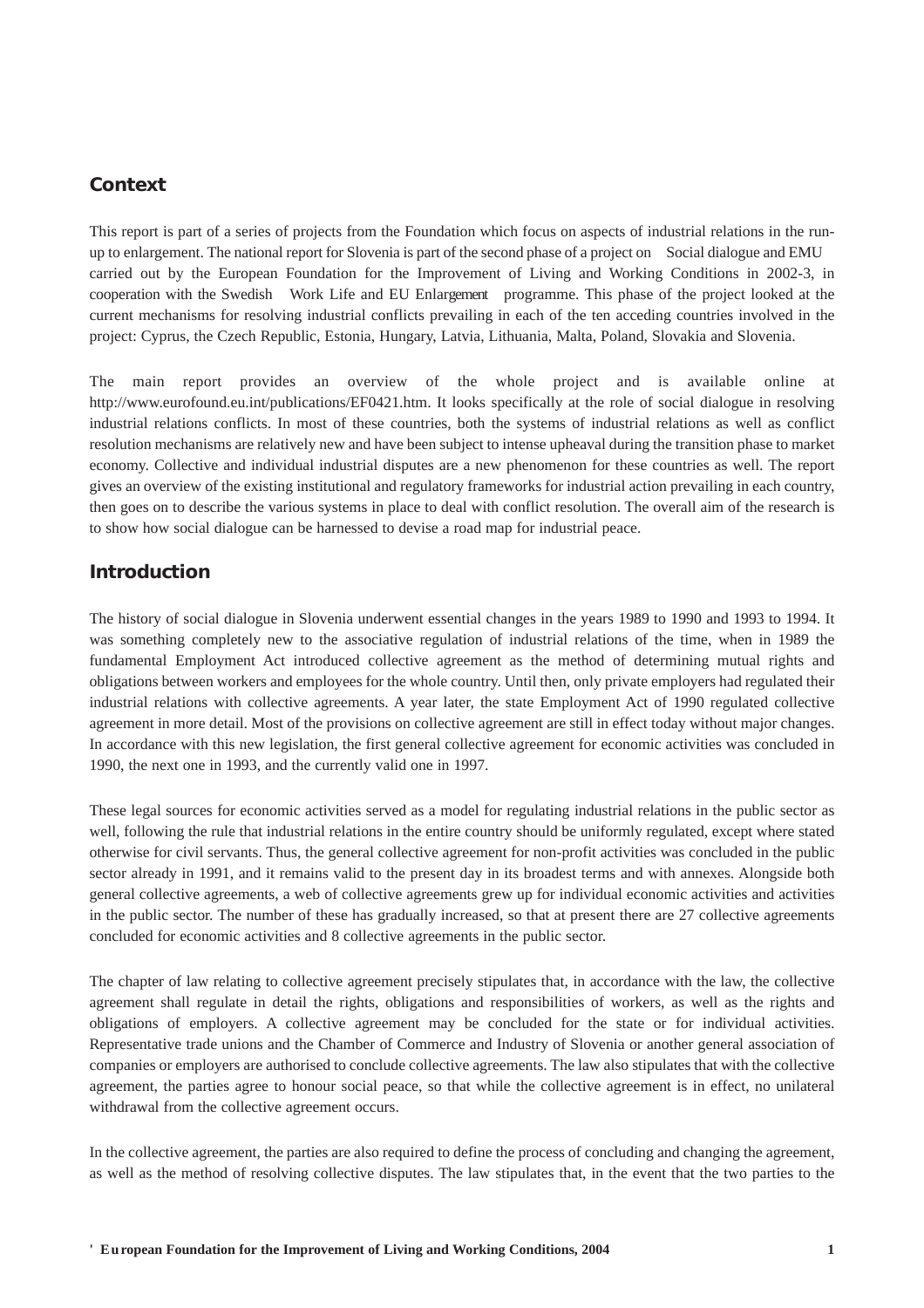<span id="page-2-0"></span>agreement do not agree on concluding, changing or amending the collective agreement, an arbitration council shall settle the disputes. It is possible to conclude from the phrasing of the law that the disputes must be resolved through an arbitration process initiated by one of the parties. The decision of the arbitration council then becomes an integral part of the collective agreement and remains in effect until the parties to the agreement conclude otherwise.

Collective agreements can be concluded for definite or indefinite periods. If concluded for a definite period, an agreement is automatically extended unless cancelled in the due cancellation period, which is usually three months. Some collective agreements are concluded for an indefinite period. These usually do not specify the cancellation or termination mechanism. It is possible to gather from judicial practice that a cancellation of a collective agreement is not possible following purely the principles of civil law. In such procedures, labour courts and social courts hold the view that the fact of changed circumstances, which prevent the implementation of the collective agreement, must be proven beyond doubt. At the same time the court concedes that any decline in the operations due to increased competition in the market, liquidity problems etc., is to be considered a normal risk of business operations.

An important characteristic of collective agreements in Slovenia is that they apply to all employees, regardless of whether the workers are members of a trade union. This advantage is guaranteed to them by the fact that collective agreements on a national level (activities and general) are concluded only by representative organisations of trade unions. The effect of a representative trade union s actions is valid for all employees. And on the other side, for employers, this representation is guaranteed by a transitional provision of the law, granting authority to the Chamber of Commerce and Industry of Slovenia and to the Chamber of Craft of Slovenia to conclude collective agreements. Because membership in them is obligatory for all economic subjects, the legal effect of such collective agreements is binding for all employers in a particular activity.

A similar effect is created by the fact that collective agreements in the public sector are concluded by the Government of the Republic of Slovenia as the employer. This system does not require the institution of expanded validity of the collective agreement, as it is known in a few countries. Thus it creates a transparent network of collective agreements as a superstructure to the legislation. Where no collective agreement for a particular activity exists, the employer uses the general (cover) collective agreement, which together with the law sets out the guaranteed minimum rights. In Slovenian collective law, the system is complemented by collective agreements in companies, concluded between the company s trade union and the employer. Usually these agreements are concluded by large employers.

# *Industrial relations framework for conflict resolution*

The social dialogue in the early nineties of the last century developed fairly quickly, especially since Slovenia gained its independence in 1991. We can note that the number of participants in the general collective agreement for economic activities from 1990 and the agreement for non-profit activities from 1993 was on the rise. There was no longer one central trade union organisation as a signatory on the part of trade unions, and no longer only the two Chambers as signatories on the part of the employers. Rather, the number of nationally representative central trade union organisations grew from one to four and later to six central trade union organisations. A rich development in the organisation of trade unions, which also produced 18 branches of central trade union organisations, dictated the need for the new Representation of Trade Unions Act, passed in 1993. This act defines the criteria for and authority of the trade union organisation, if it is representative. This gives it the right to represent interests on the national level, in tripartite national bodies, and the authority to conclude national collective agreements.

A similar process can be traced on the side of the employers. The two Chambers are not the only associations of employers, and The Bank Association of Slovenia, the Slovenian Insurance Association and the Slovenian Forestry Association had all successfully been concluding collective agreements. But nevertheless, in 1993 and 1994, the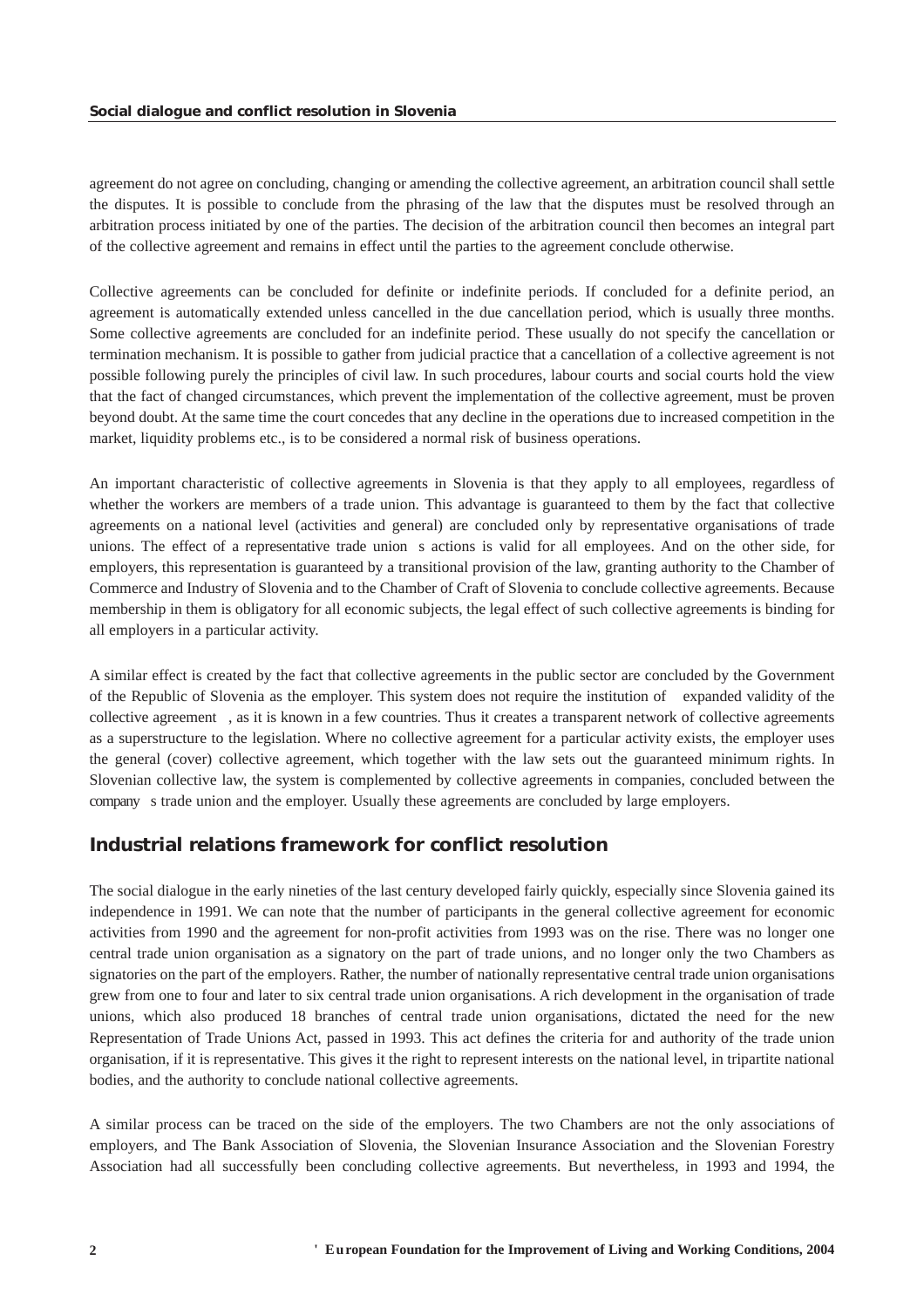<span id="page-3-0"></span>Employers Association of Slovenia was formed on the national level, and it connects enterprises - employers in all economic activities. Alongside with it, the Association of small employers and craftsmen (Association of Handicraft Employers of Slovenia) was formed. Since they were founded, these two have played an active role in the process of collective agreement in economic activities.

It is typical of both trade union organisations and employers organisations that, with very few exceptions, they are organised separately for the economic sector and for the public sector. Mixed membership is only found in two central trade union organisations: the Association of Free Trade Unions of Slovenia and the Pergam Confederation of Trade Unions.

The Collective Contracts Act, currently in the legislative procedure, will presumably solve other issues that have been appearing in practice. The Act has been in the process of drafting since 1994, but has not been passed yet. One of the most important issues for the Act to resolve is the question of whether or not to preserve the system of representation of the parties to the collective agreement and the effect of its validity for all employees. Despite the principle of voluntary collective agreement, the principle of legal certainty requires equal treatment of citizens before the law or under various regulations, regardless of membership of organisations or associations.

In 1994 social dialogue began to take place in Slovenia on the tripartite level. The government, employers and trade union organisations wanted to conclude a social agreement that would primarily regulate the area of wage policy. Although no social agreement was signed that year despite long negotiations, the social partners signed an offprint titled

Agreement on wage policy for the year 1994. With this document they were able to found a tripartite national body, the Economic and Social Council.

This body has operated since its foundation without interruption and without any major crisis. Its founding members have equal numbers of representatives: the government, employers and trade unions each hold five seats. The council is in session at least once a month to discuss issues of a social and economic nature and form opinions on them. Mostly they are legal problems, in which case the Economic and Social Council forms an opinion by common consent and communicates it to the parliament.

Although it is not binding to the parliament, the opinion of the Economic and Social Council has by now gained such importance that, if it has not been formed, the parliament will require it. What is interesting about this body is that it was founded and is mostly active in the field of economic activities, as it is defined in the Agreement. Rules of operation guarantee that its sessions are public, so the material for the sessions is delivered to all representative trade union confederations, even non-members, while representatives of the public sector also have the possibility of discussion.

In 1998, some circles, especially the public sector, asked for the status of the Economic and Social Council to be legally regulated. These endeavours were unproductive, however, since it turned out that the established organisation and the customary method of operation of the Economic and Social Council was better than any new and untested models.

## *Legal basis for conflict resolution*

Resolving collective industrial disputes is regulated differently for legal disputes and disputes over interests. In principle collective legal disputes are settled in court, while disputes over interests are resolved through peaceful dispute settlement.

Part of this is covered in the Strike Act of 1990. It defines a strike as an exercise of economic and social rights and interests arising from labour. The Act states that a strike must be organised and conducted in such a manner as not to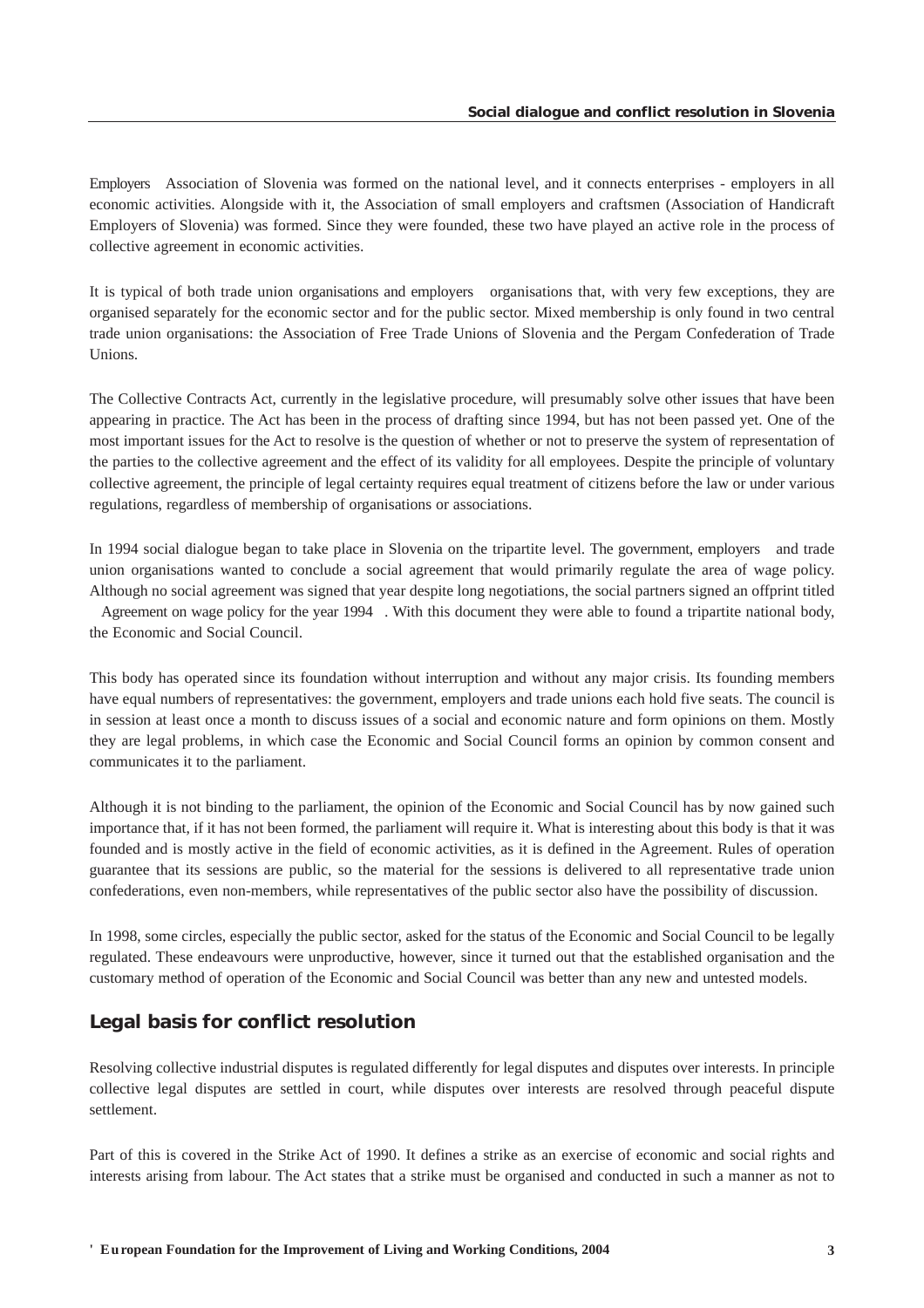<span id="page-4-0"></span>jeopardise the safety and health of persons and property, and so as to allow normal work to resume after the strike is over. The Act explicitly states that workers not participating in the strike may not be prevented from working neither by the strike committee nor by the striking workers. A strike must be announced in advance. From the day it is announced to the day it takes place, the employer and the strike committee must endeavour to solve the problems causing the strike in mutual agreement. The strike is over if both the strike committee and the employer agree to end it, or if this is declared by the trade union which began the strike. The striking workers are entitled to a reimbursement for the time of the strike only if this is anticipated in the collective agreement. Most collective agreements provide for such a reimbursement for a period of three to five days, but only on condition that the strike is legal. Any dispute over the legality of the strike is resolved by the labour and social court. The Strike Act does not provide for the possibility of an employers lockout.

In 2000, a special research team at the Chamber of Commerce and Industry of Slovenia prepared a research paper titled Strikes and the position of the employer with relation to labour law. The research sheds an interesting light on the problems of carrying out strikes in the years from 1990 to 2000. It was done on the basis of a sample of 75 companies individually visited by the research team.

In accordance with the Labour and Social Courts Act of 1994, collective disputes of a legal nature are resolved in the procedure for collective industrial disputes before this court. Such disputes include:

- **s** disputes between the parties to the collective agreement or between the parties and other persons about the existence or non-existence of a collective agreement and its execution;
- disputes about the authority of the parties to conclude collective agreements;
- disputes about mutual congruence of collective agreements and their compliance with the law.

The labour court only resolves legal disputes. Disputes of interests are intended to be resolved through peaceful means for settling disputes, of which Slovenian collective law offers the conciliation committee and the arbitration council. The authority of these two bodies is set out in most collective agreements both for economic activities and for the public sector.

# *Conflict resolution mechanisms*

In the General collective agreement for economic activities from 1990 and 1993, resolving disputes over interests is left only to the arbitration council. This was amended in 1997, so that now in the first phase, disputes over interests are resolved before a conciliation committee within 30 days from the day the dispute arises. If this procedure is unsuccessful, either party may initiate a procedure before an arbitration committee in the next 30 days. Either the arbitration agreement or the conciliation committee agreement must be in writing. The difference between them is only that in conciliation, the committee tries to influence both parties to find a possible solution on their own, or it suggests itself what the possible solutions might be. The parties must come to a solution themselves in the form of a written agreement.

In the procedure before the arbitration council, however, this body comes to a decision by itself, instead of the parties to the collective agreement, and this decision then becomes a part of the collective agreement. The agreement of the parties in the conciliation process and the decision of the arbitration council must be communicated to the authority carrying out the registration of collective agreements, and made public in the same way as the collective agreement. The chapter on resolving collective disputes is usually short, not longer than ten articles. In content, the organisation is the same in the economic and public sectors.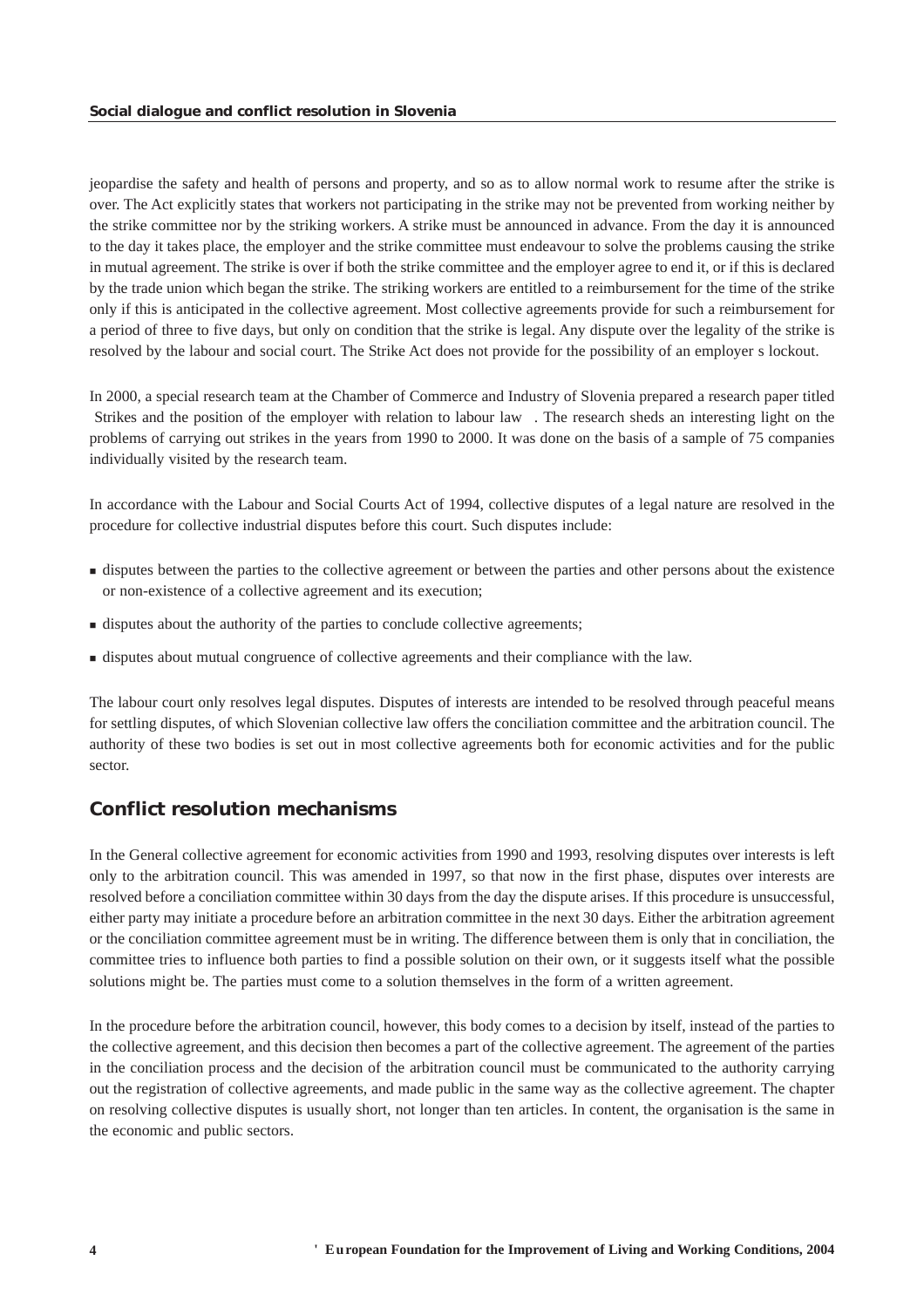<span id="page-5-0"></span>The obligation part of the collective agreement, in which the parties to the collective agreement define the procedures of conciliation and arbitration and the procedures of changing and cancellation of the collective agreement, usually also defines the role of the collective agreement provision interpretation committee. This committee is important as the body which prevents collective and individual disputes from arising in practice. This committee is composed of representatives of both parties and is usually a body of experts, not representing individual interests.

The committee makes its decisions in the form of explanations, opinions and recommendations. The committee s explanations and opinions have a significant influence on unified implementation of the collective agreement. If it is considered that a certain issue needs to be dealt with differently, because the law requires it, the committee may form a recommendation for the parties to the collective agreement. After 1997, most collective agreements define it as a duty of the parties to make the decision of the interpretation committee public in the same way as the collective agreement. This rule is not applicable only for expert opinions.

It is interesting to see whether a procedure of collective settlement of disputes is provided for in all collective agreements. This area is regulated in all collective agreements for economic activities and the public sector. The current General collective contract for economic activities anticipates a conciliation process even in the event that a program of collective redundancy is being prepared.

Arbitration as a non-obligatory procedure of resolving a dispute over interests is also defined in the Worker Participation in Management Act. It stipulates that a body of arbitration can be formed as a constant or ad hoc arbitration for resolving disputes between the workers council and the employer. The decision of this arbitration is final and can be contested only by special legal action, as settlements between parties are usually contested. If an action against the decision of the arbitration is brought to court, the labour court decides on the settlement of the dispute.

## *Statistics on collective industrial disputes*

The number of collective industrial disputes in the decade from 1992 to 2002 can only be estimated. Part of the official data is comprised of court statistics, but it only includes those disputes that were taken to court. These disputes are found in court records only since 1994, when they were included in the Labour Courts Act. Strike movements as one of the most important forms of collective disputes were not statistically recorded. It is interesting to note that in 1995 the Association of Free Trade Unions prepared a study of the main characteristics of strikes in Slovenia for the period from 1992 to 1996. But unfortunately it only included strikes organised by trade unions. However, because this covers a large majority of all strikes organised in Slovenia, the sample is somewhat representative.

According to their data, 648 strikes were staged in the above-mentioned period. The largest number of strikes were organised by the Trade union of metal and electrical industry of Slovenia (290). The average number of strikes per year would be 130. Reasons for strike were mostly non-payment of wages for a month or more, non-payment of the reimbursement for annual leave and late payment of wages. The longest strike in this period, according to the analysis, was in Ljubljana in the activity of trade, and lasted for 112 days. Data collected over the six-year period indicates a slight decrease in the number of strikes during this time.

The other interesting study on strike characteristics, performed by the Chamber of Commerce and Industry of Slovenia on the basis of interviews about strikes, done in 12 selected companies chosen from among the 75 companies included in the survey, shows different reasons for strikes. Reasons for workers going on strike are mostly late payment or nonpayment of wages and other income, disputes regarding issues connected to the implementation of the collective agreement, disputes between the director and the leaders of the trade union, non-approval of management as regards the placement of workers, temporary wage reduction, promotion of the companys trade union or promotion of the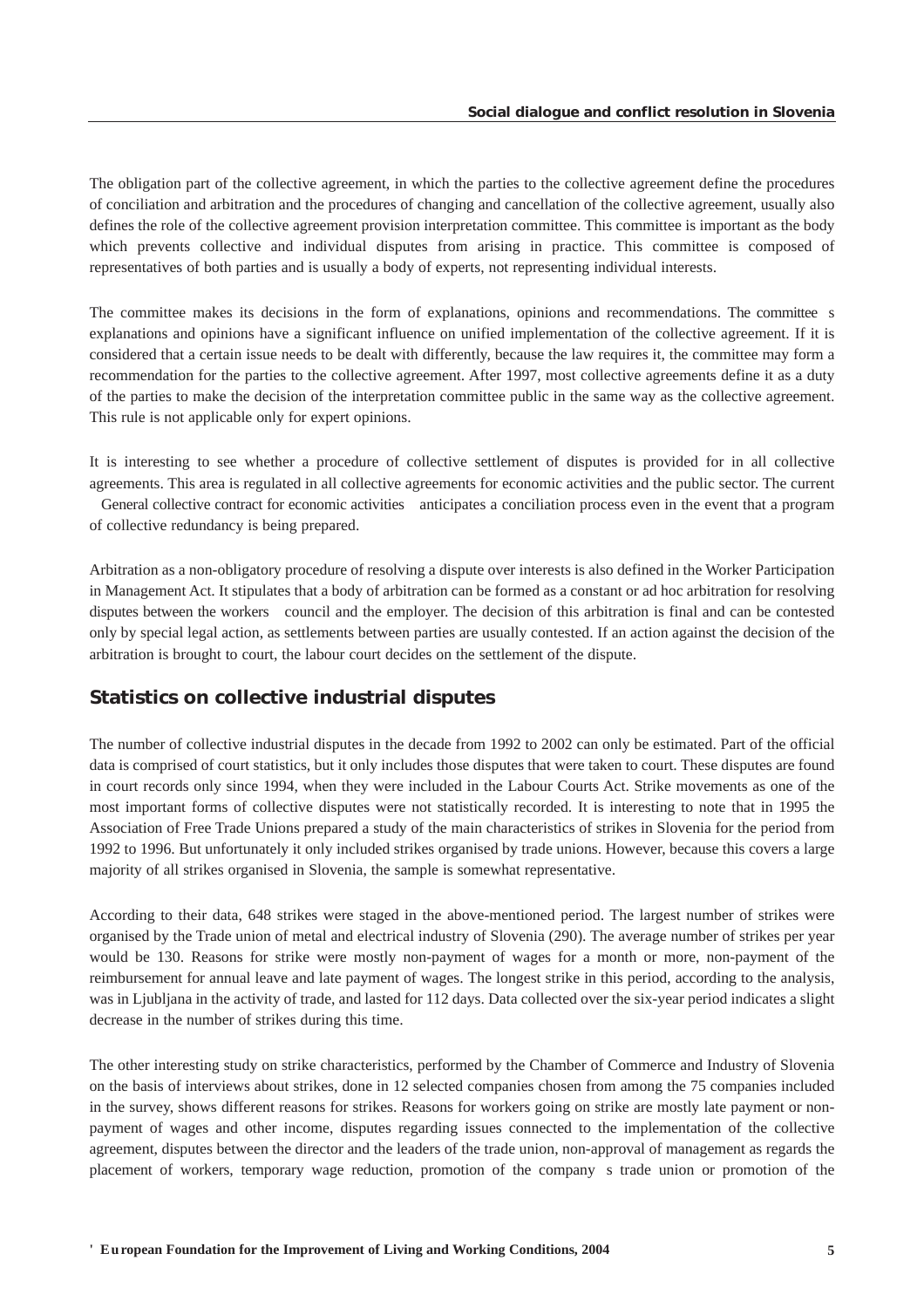<span id="page-6-0"></span>representative state trade union. The strike committees that were formed had from 3 to 22 members, and as a rule included external members, especially representatives of the state confederation. There were only 3 cases where the strike committee did not adhere to the legally prescribed deadlines. Generally the management was not provided with strike rules to review when it asked for them.

The demands of the striking workers were very varied. Mostly they had several demands, which included reasons of a legal nature and of interests. Among these reasons, the most common demands were for a raise in wages, for payment of the reimbursement, for improvement of the material conditions for the trade unions work, for assurance of safety at work, for withdrawal of disciplinary procedures, demands for concluding a company s collective agreement, demands for the director s resignation and the resignation of individual members of the management.

Two companies made the decision not to negotiate with the strike committee at all. In one case the management refused negotiations with the strike committee, and in other cases it participated in the negotiations. The research shows that strike demands change and increase as negotiations proceed, which annuls the result of negotiations. The surveyed company managements all believe that at this point trade unions mostly want to give ultimatums and so are impossible to negotiate with.

Often strikes occurred under external pressures. Company managements stressed that external trade unions are especially harsh and want to prolong negotiations. They also judged political motives to be an important factor. It is interesting that in two cases, the management and the strike committee agreed to seek an external, independent opinion on whether the strike was justified.

Company managements pointed out some disputed methods of carrying out strikes, which is especially stressed in the analysis. These are unauthorised use of company resources and preventing workers who are not on strike from working.

Strikes have lasted a few hours, one working day, 3-4 working days, 45 days and 50 days. Most strikes are finished within one working week - within a month at the latest. In connection with payment for the days of strike, the research found the following:

- in two companies, the workers put in extra hours to compensate for the lost time;
- $\blacksquare$  in one case the court ruled that the strike was illegal:
- in two cases workers received wage compensation for all the days of the strike;
- in three cases the procedure was initiated to prove the unlawfulness of the strike;
- in four cases the striking workers did not receive payment because the management judged the strike to be illegal.

## *Conclusion*

It is anticipated that the issue of resolving collective industrial disputes in a peaceful manner will be wholly regulated by the Collective Contracts Act. It will probably draw ideas on the methods of resolving these disputes from the present experience of collective agreements in Slovenia.

Some years ago, a group of experts offered the possibility for the Economic and Social Council Act to provide for the settling of collective industrial disputes as part of the operation of the Economic and Social Council. The idea was dismissed because collective industrial relations are bipartite, while the Economic and Social Council is a tripartite body of social dialogue.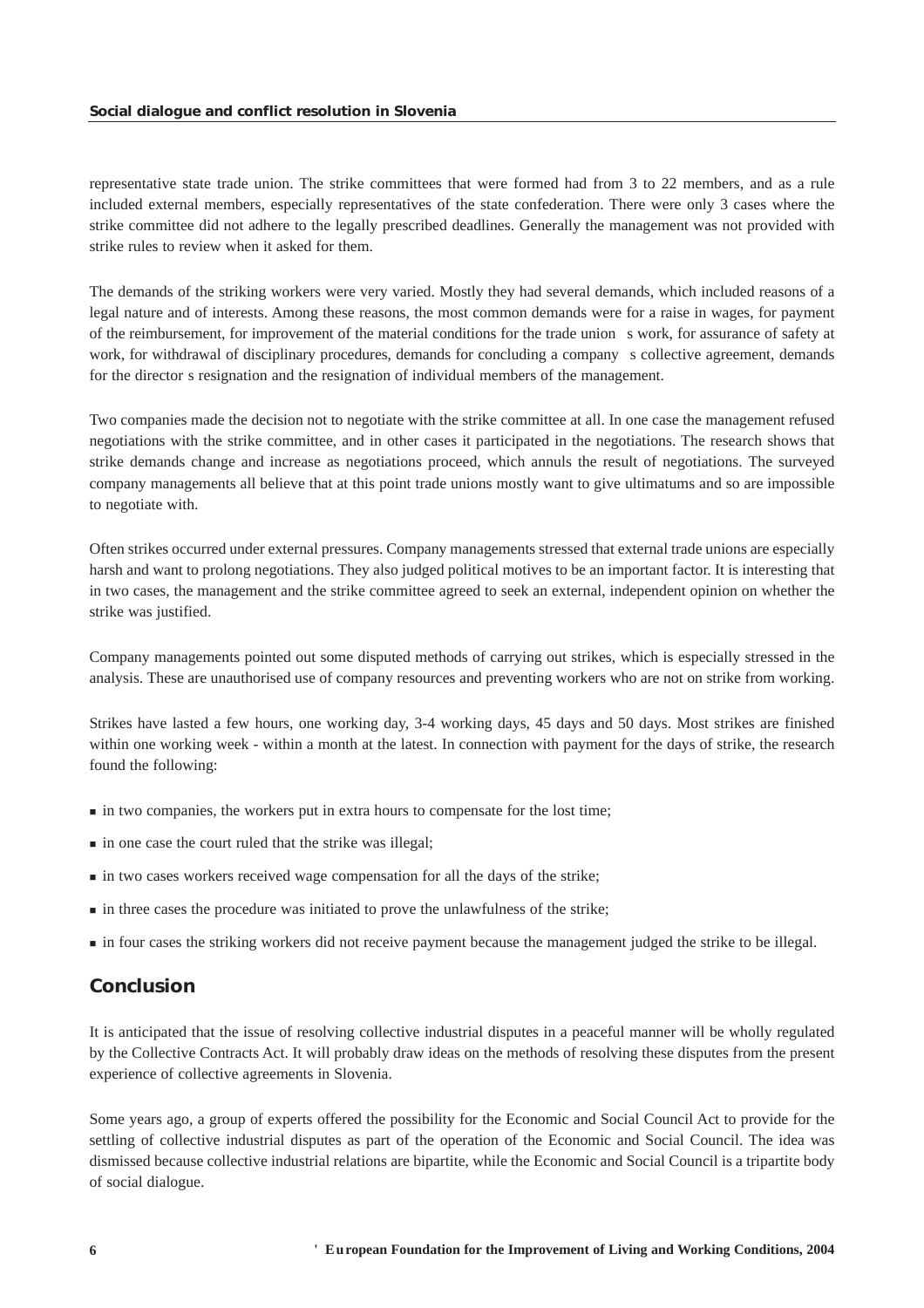During the preparation of the last social agreement in 2003, social partners widely supported methods of peaceful dispute settlement for individual and collective industrial disputes. So it was agreed that the state would co-finance the expenses incurred by presidents of institutions for peaceful settlement of collective disputes.

To the present day no expert study has been conducted in Slovenia about the state of resolving collective disputes informally. The most complete collected data about this area of study is gathered in the EIRO study from 2002. It is anticipated that it will be necessary to form methods of tracking the appearance of collective disputes, not only those that are brought to court but also those that are resolved informally. This data will necessarily include the occurrence of strike movements.

**Metka Penko Natlacen**, Independent counsellor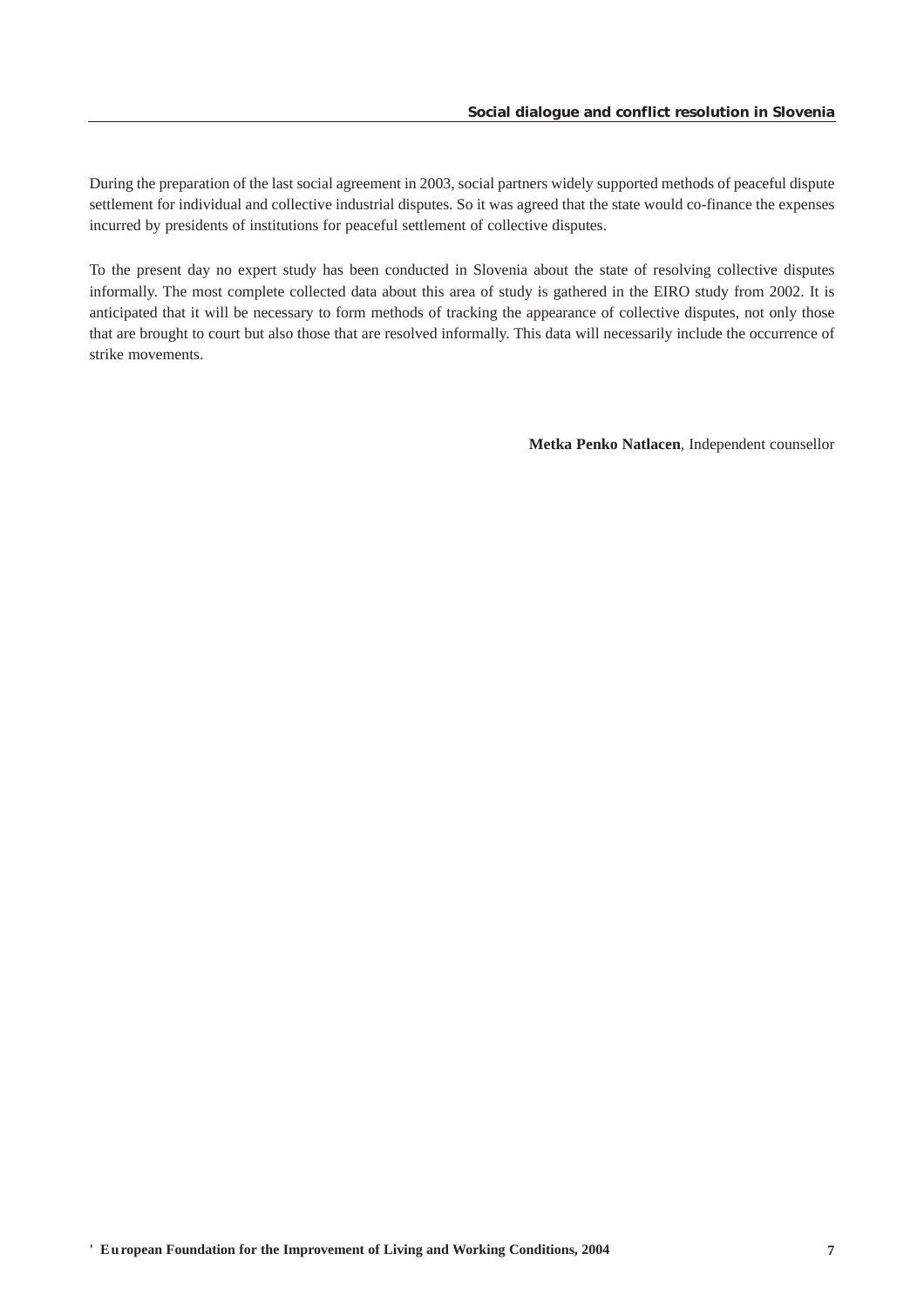# <span id="page-8-0"></span>*Annex 1: National development project*

### **Enforcement of the social environment of industrial relations by developing the role of mediators in local conflict resolution**

#### *Revision of collective bargaining*

Slovenia has had a relatively short history of collective bargaining, which, however, has flourished in the twelve years of its use, both in the private and in the public sectors. Since 1990, collective agreements have provided for methods of peaceful resolution of collective disputes, but in practice they are rarely used. The rarity of such disputes must partly be due to the fact that many such mutual conflicts are resolved in further negotiations, which are not officially marked as conciliation, and arbitration never occurs. The system of collective bargaining in Slovenia is quite flexible and able to generally adapt to new economic and other situations over longer periods of time. Generations of collective agreements in the private sector can clearly be marked out: 1990-1993, 1993-1996, 1997-2003. With relation to the new employment act, a complete revision of collective bargaining is currently in progress.

This revision is supposed to begin with a reworking of the general collective agreement, according to established practice. The collective agreement is the fundamental starting point and a minimum for the entire economic and nonprofit field. In the profit sector, individual collective agreements of activities are formed in such a way as to constitute a transparent and complete system. There is virtually no overlapping. Where a collective agreement for a specific activity does not exist, any minimum not provided for by the law is regulated by the general collective agreement.

In the private sector, this system does not function so transparently, the actual validity (area of application) of collective agreements for activities sometimes overlaps, the issue of abiding by collective agreements for vocations is raised. In the public sector, the awareness of the content and purpose of collective bargaining on the part of the employers party is not as present and clear as in the profit sector. Often various forms of pressure by trade unions in the public sector are more efficient than those in the private sector, even when their argumentation is weaker.

On the level of companies, collective dispute resolution between employers and trade unions is at a high level. It can also be said for this level of collective bargaining that only exceptionally do situations occur where disputes need to be settled through conciliation and arbitration as out-of-court solutions. Problems of disagreements over interests are usually satisfactorily resolved by concluding new collective agreements for companies. If a collective dispute of a legal nature occurs, the submitter of the dispute will usually leave it to a court to settle. Not only because the labour procedure law provides for this area to be under court jurisdiction, but also because it is common in Slovenian cultural tradition for disputes over rights to be resolved in court. Despite this customary approach, the total number of collective disputes in courts is not beyond control. Undoubtedly it could be reduced further by entrenching and affirming the idea that the primary method of resolving disputes should always be the possibility of compromise between parties, only then a court settlement.

Currently a revision is in progress of the general collective agreement for the public sector. Apart from the harmonisation of principles with the new law, it will contain particularly a revised chapter on resolving collective disputes peacefully. The drafters of the text have additionally furnished the procedures with individual deadlines, which are meant to accelerate the process of their implementation.

Regarding individual industrial disputes, the new Employment Act of January 1, 2003, enacts the possibility that the parties to the employment agreement agree on resolving their dispute of a legal nature by arbitration, if this is provided for by the collective agreement. This provision opens the way to setting up arbitration bodies on the level of companies, activities, or the entire commercial and non-profit sectors. While preparing an expert draft for such arbitration activity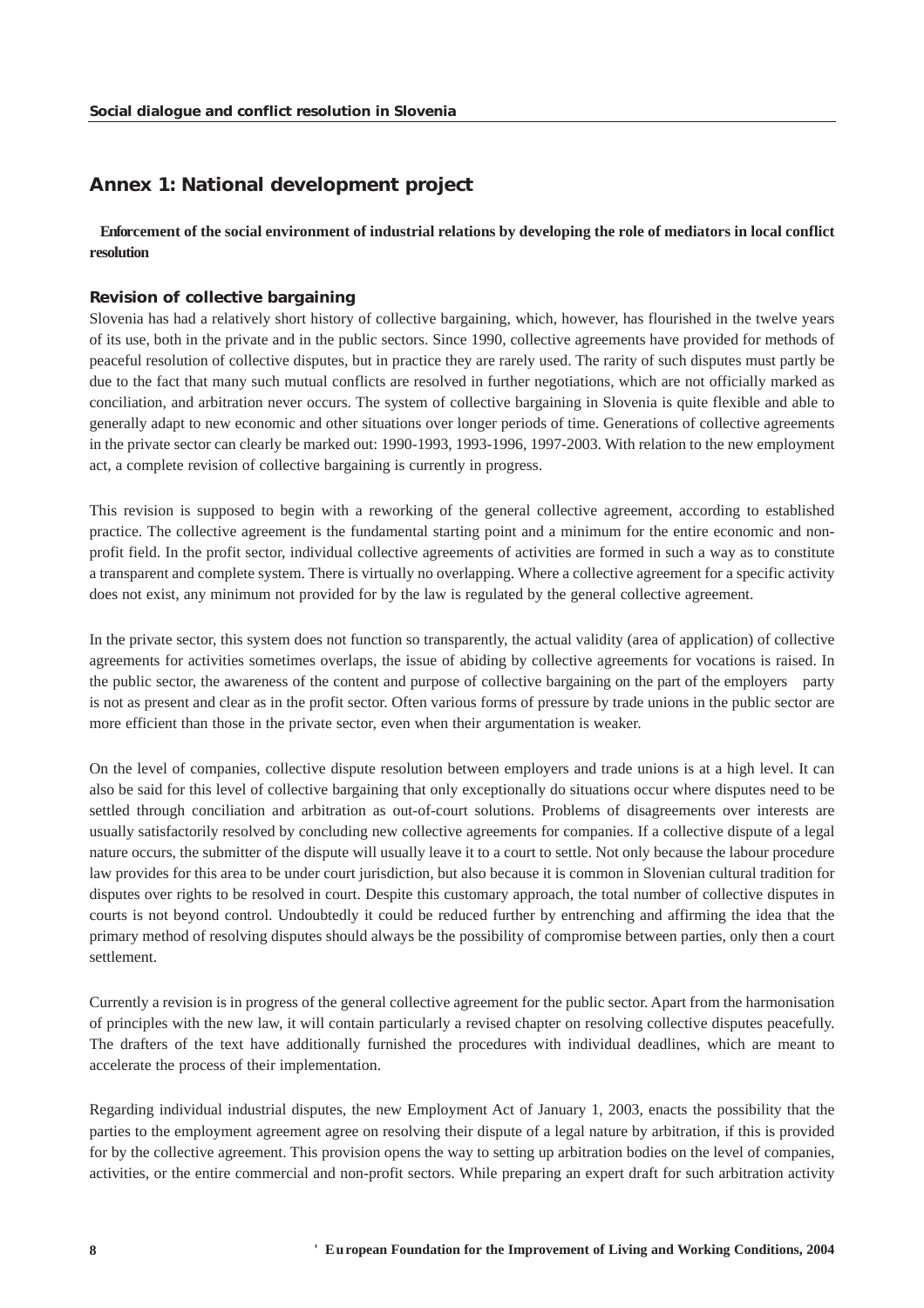for the entire sphere of commercial activities, it was found that individual companies had no interest in setting up company arbitration bodies, because they were too reminiscent of the former complaint commissions, which resolved labourers complaints in connection with their industrial relations. It is, however, possible that such arbitration bodies could be set up by agreement between representative associations of employers and confederations of trade unions, on the level of collective agreements for individual activities. These tendencies were noticeable in certain traditional commercial industries, such as construction and metal industry.

#### *Social Agreement*

In the Social Agreement, concluded for the period 2003-2005, the social partners and the government agreed that the area of consolidating and promoting the possibilities of peaceful solutions is an important area that needs to be given special attention and allocated a source of funds for its operation.

With this, the contracting parties to the Social Agreement wished to emphasise the importance of the culture of solving collective and individual mutual disputes. The general attitude in the recent time introduces greater possibilities of peaceful dispute resolution, without the intervention of a judge, into the judicial system. This indirectly affirms methods of peaceful dispute resolution in the area of labour law as well.

#### *Timeframe for conflict resolution system*

It is appropriate to set out a rough time schedule for the promotion and consolidation of the peaceful collective dispute settlement system, and to outline the content of individual stages. The following points have been set out by Slovenia s representatives as an ideal programme for the promotion and establishment of this area:

- write a report to the Economic and Social Council and to various social partners bodies about the implementation of the peaceful dispute resolution project, organised by the Foundation in Dublin, and providing information about the final conference at the end of the project in April 2004 in Slovenia;
- form a chapter on collective dispute resolution in general collective agreements for the public and private sectors, now being prepared;
- after signing these two documents, form a conciliation committee and arbitration committee for both sectors; the committees would be permanent bodies or have a permanent list of members;
- participate in forming the chapter on peaceful dispute settlement of the Collective contract act, which, apart from the usual practice, would also include possibilities of settling legal disputes in the same way; if necessary, influence the change of certain provisions in connection with the Procedure before labour courts act, in the chapters on resolving collective industrial disputes.

#### *Participants in the process*

Undoubtedly it will be social partners on the national level and the government who will have to become involved in the above-mentioned activities. The social partners who are especially important are the ones on the Economic and Social Council and those concluding both general collective agreements - for the commercial and the non-profit sector. Later on it will be necessary to harmonise collective agreements of individual activities with this system and appropriately encourage the social partners participating on this level.

The parliament is also indirectly involved in this process as a body passing both the mentioned acts. An important role in the parliamentary procedure is played by the Economic and Social Council as the body giving preliminary assessment for these two acts before they are passed.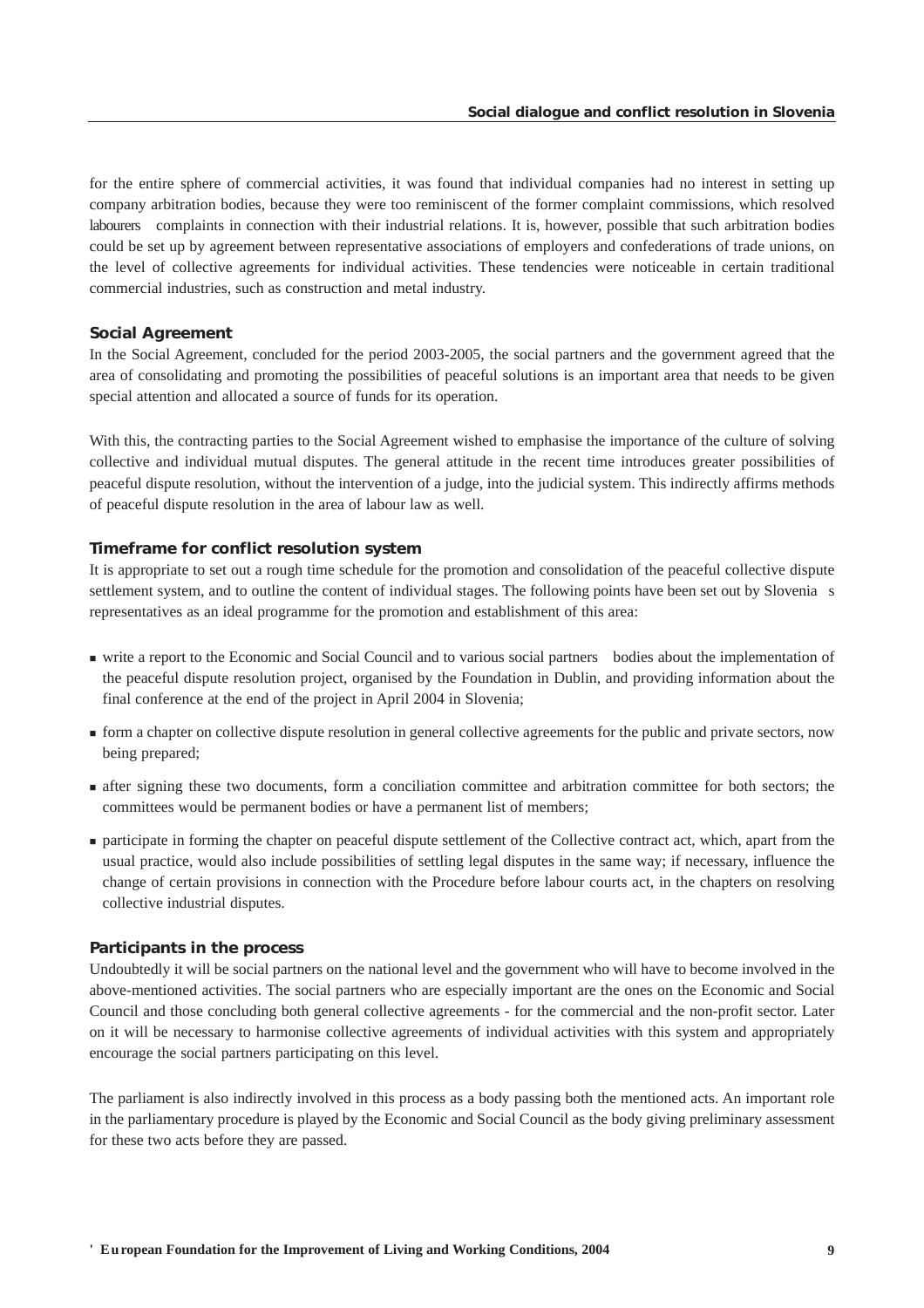#### *Role of the social partners*

The social partners and the government, each in their own field, must actively help to promote the peaceful dispute resolution system in the area of collective labour law in collective bargaining procedures on the national level. The role of social partners and the government as the employers representative in the public sector is of great importance in promoting this area.

On the condition that the goals are clearly set and the tasks correctly distributed among social partners, it is possible to reasonably presume that the promotion of peaceful dispute resolution will influence the promotion of peaceful resolution of individual industrial disputes, which has no legal tradition yet in Slovenia.

#### *Resources*

To implement such an ambitious project, it is necessary to include all possible methods of promotion and resources, especially:

- signatories to the social agreement for the period of 2003-2005;
- $\blacksquare$  the two competent ministries for financing;
- expert publications, informative workshops and reports of experts for this area, especially associates in this project.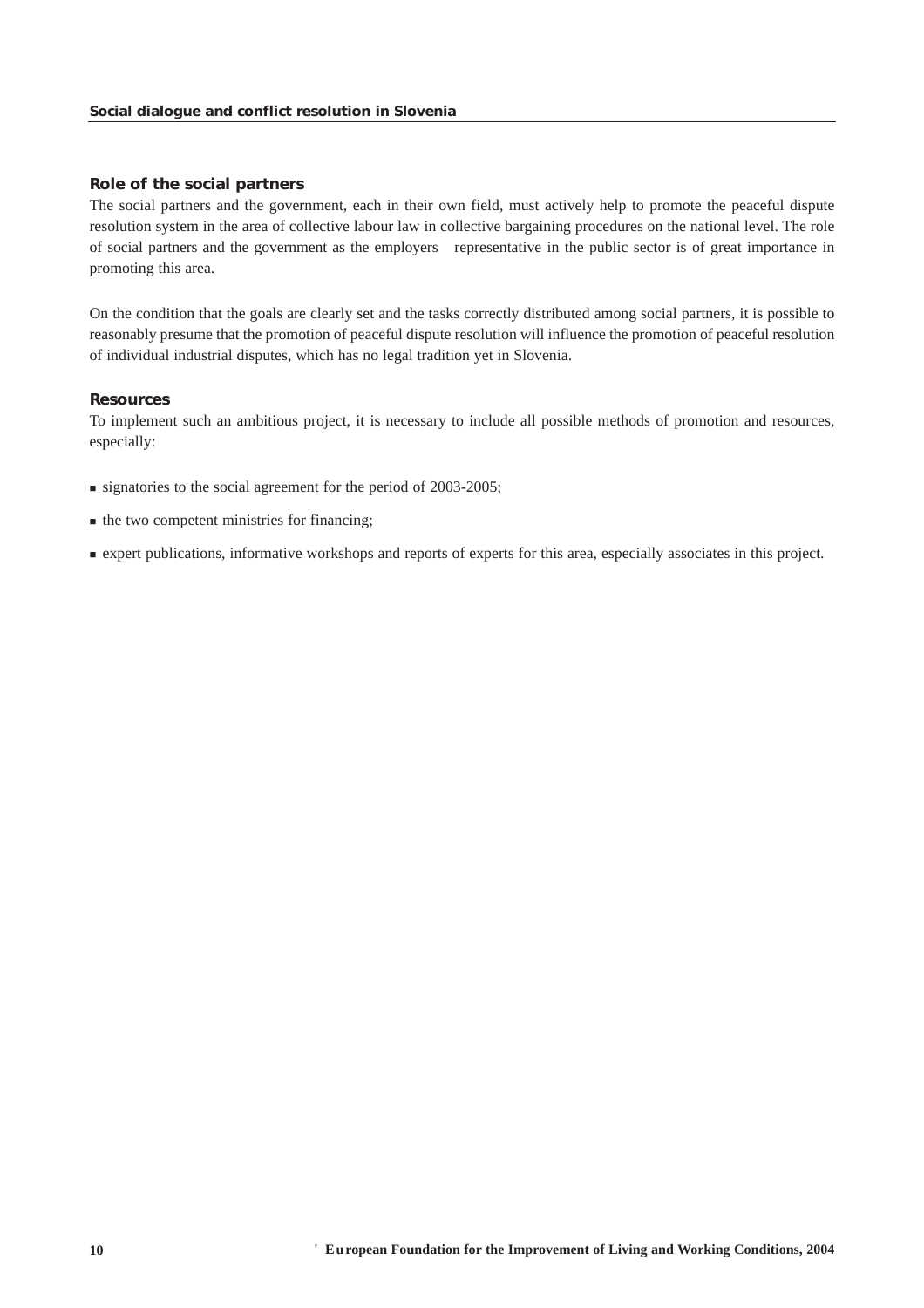# <span id="page-11-0"></span>*Annex 2: Road maps for conflict resolution*

*1. Collective disputes of rights* **<sup>1</sup>**



**<sup>1</sup>** Voluntary system, stipulated by Law on Strikes (1990) and Law on Labour Court Procedure (2003); for individual disputes of rights, a similar system is stipulated under Law on Labour Relations (2002).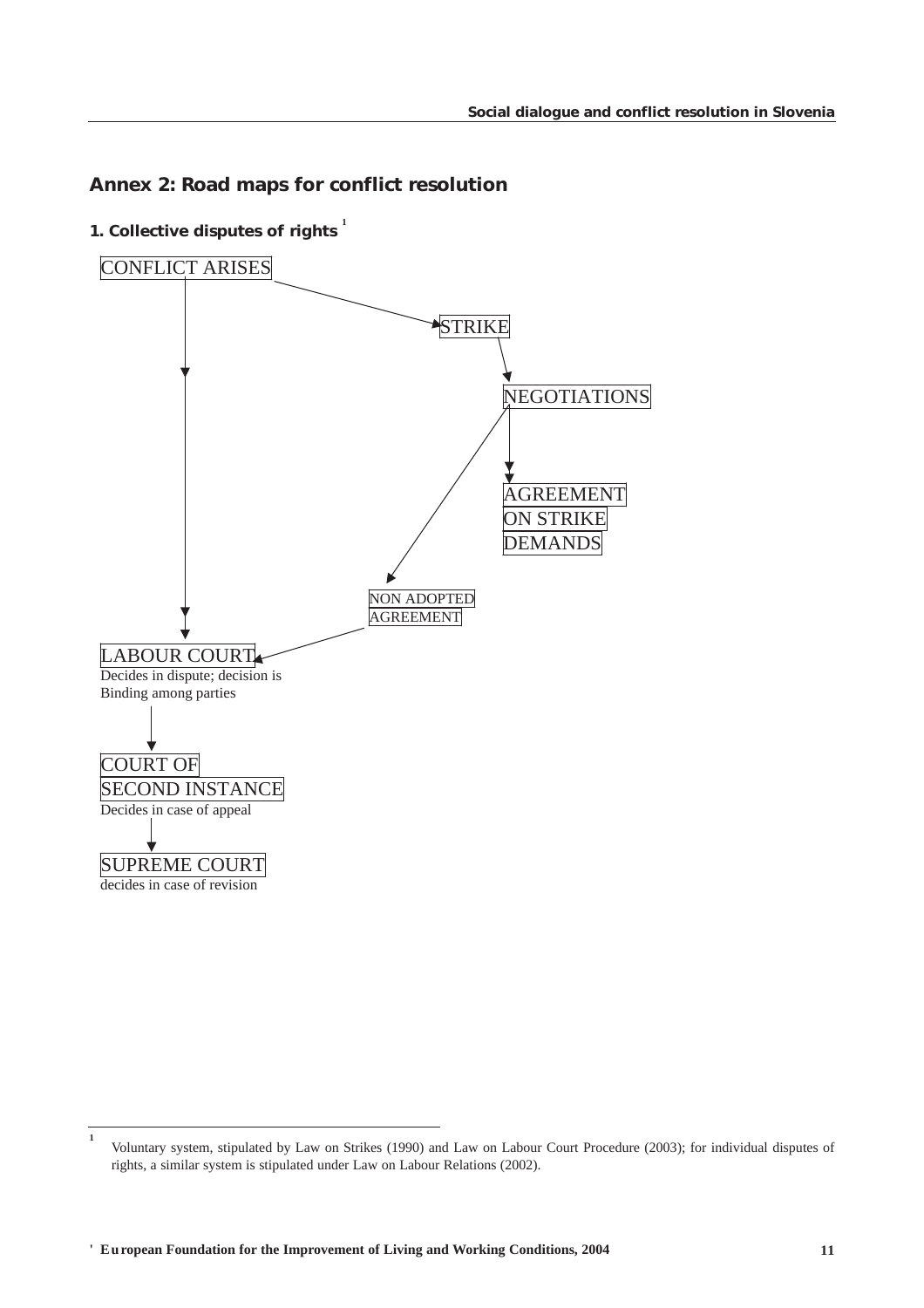*2. Collective disputes of interest* **<sup>2</sup>**



**<sup>2</sup>** Voluntary system, stipulated by Law on Labour Relations (2002) and collective agreements themselves (in public and in private sector). For individual disputes of interest such a system is not provided for nor practised.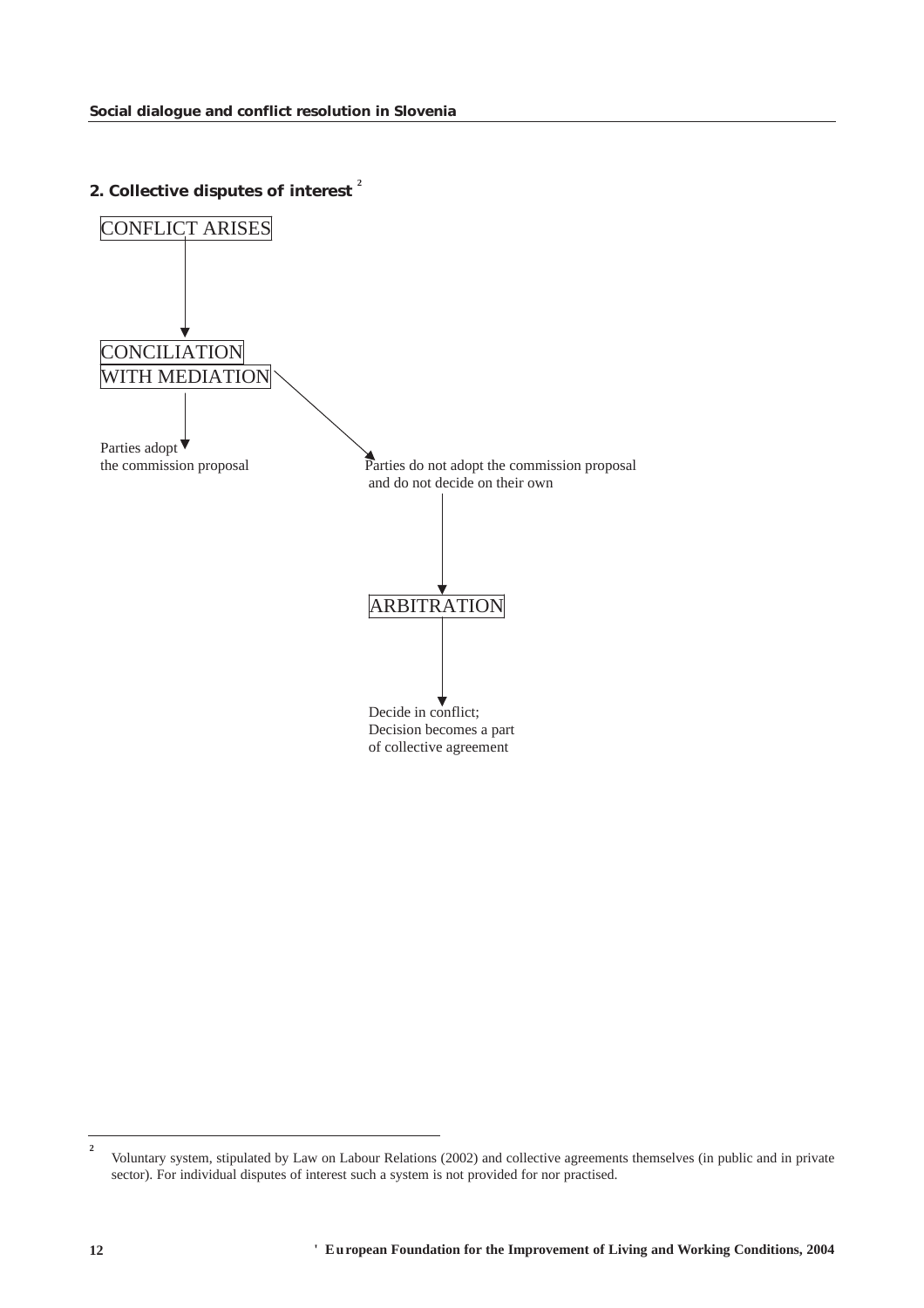# <span id="page-13-0"></span>*Annex 3: Overview of conflict resolution in current collective agreements*

# *Economic activities*

| <b>Collective agreement</b>                                                                | <b>Positive implementing</b><br>principle | <b>Negative implementing</b><br>principle | Conciliation                            | <b>Arbitration</b>                      | Interpretation<br>committee for CC |
|--------------------------------------------------------------------------------------------|-------------------------------------------|-------------------------------------------|-----------------------------------------|-----------------------------------------|------------------------------------|
| GCA for economic activities                                                                | Article 57; YES                           | Article 58; YES                           | Article 61 to Article 65:<br><b>YES</b> | Article 61 to Article 65:<br><b>YES</b> | Article 66; YES                    |
| CA for the agricultural and food-<br>manufacturing industry of Slovenia                    | Article 63; YES                           | Article 64; YES                           | Article 67 to Article 72;<br><b>YES</b> | Article 67 to Article 72;<br><b>YES</b> | Article 73; YES                    |
| CA between workers and small<br>businesses                                                 |                                           |                                           | Article 67 to Article 72;<br><b>YES</b> | Article 67 to Article 72;<br><b>YES</b> | Articles 17 to 19;<br><b>YES</b>   |
| CA for the electricity industry                                                            | Article 113; YES                          | Article 114; YES                          | Article 117 to Article<br>120; YES      | Article 121 to Article<br>123: YES      | Article 124 to Article<br>125: YES |
| CA for the coal industry of Slovenia                                                       | Article 8: YES                            | Article 9; YES                            | Article 12 to Article 14;<br><b>YES</b> | Article 15 to Article 16;<br><b>YES</b> | Article 17; YES                    |
| CA for the cellulose, paper and<br>paper processing industry                               | Article 22; YES                           | Article 23; YES                           | Article 26 to Article 30:<br><b>YES</b> | Article 26 to Article 30:<br><b>YES</b> | Article 31; YES                    |
| CA for the graphics, newspaper-<br>informational, publishing and book-<br>selling activity | Article 59; YES                           | Article 60; YES                           | Article 63 to Article 67;<br><b>YES</b> | Article 63 to Article 67;<br><b>YES</b> | Article 68; YES                    |
| CA for the graphics activity                                                               | Article 61; YES                           | Article 62; YES                           | Article 65 to Article 69;<br><b>YES</b> | Article 65 to Article 69;<br><b>YES</b> | Article 70; YES                    |
| CA for the chemical and rubber<br>industry of Slovenia                                     | Article 75; YES                           | Article 76; YES                           | Article 79 to Article 83;<br><b>YES</b> | Article 79 to Article 83;<br><b>YES</b> | Article 84; YES                    |
| CA for textiles, clothing, leather and<br>leather processing activities                    |                                           |                                           | Article 23 to Article 24;<br><b>YES</b> | Article 23 to Article 24;<br><b>YES</b> | Article 25; YES                    |
| CA for the construction activity                                                           | Article 69; YES                           | Article 70; YES                           | Article 73 to Article 77:<br><b>YES</b> | Article 73 to Article 77;<br><b>YES</b> | Article 78; YES                    |
| CA for wood economy of Slovenia                                                            | Article 58; YES                           | Article 59; YES                           | Article 61 to Article 65;<br><b>YES</b> | Article 61 to Article 65;<br><b>YES</b> | Article 66; YES                    |
| CA for the forestry of Slovenia                                                            | Article 106; YES                          | Article 106; YES                          | Article 107 to Article<br>108; YES      | Article 107 to Article<br>108; YES      | Article 109; YES                   |
| CA for postal and<br>telecommunication activities                                          |                                           |                                           | Article 63 to Article 65;<br><b>YES</b> | Article 63 to Article 65;<br><b>YES</b> | Article 63; YES                    |
| CA for road passenger traffic                                                              | Article 57; YES                           | Article 58; YES                           | Article 60 to Article 63;<br><b>YES</b> | Article 60 to Article 63;<br><b>YES</b> | Article 64; YES                    |
| CA for the activity of road transport<br>of goods                                          | Article 63; YES                           | Article 64; YES                           | Article 67 to Article 69;<br><b>YES</b> | Article 70 to Article 71;<br><b>YES</b> | Article 72; YES                    |
| CA for the activity of railway traffic                                                     | Article 5; YES                            | Article 6; YES                            | Article 9 to Article 13;<br><b>YES</b>  | Article 9 to Article 13;<br><b>YES</b>  | Article 14; YES                    |
| CA for the activity of carrier, storage<br>and maritime agencies                           | Article 88; YES                           | Article 89; YES                           | Article 92 to Article 96;<br><b>YES</b> | Article 92 to Article 96;<br><b>YES</b> | Article 97; YES                    |
| CA for the road sector                                                                     | Article 91; YES                           | Article 92; YES                           | Article 95 to Article 99;<br><b>YES</b> | Article 95 to Article 99;<br><b>YES</b> | Article 100; YES                   |
| CA for the activity of banks and<br>savings banks in the Republic of<br>Slovenia           | Article 160; YES                          | Article 161; YES                          | Article 95 to Article 99;<br><b>YES</b> | Article 95 to Article 99;<br>YES        | Article 170 to Article<br>172; YES |
| CA for trade activities in Slovenia                                                        | Article 59; YES                           | Article 60; YES                           | Article 63 to Article 67;<br><b>YES</b> | Article 63 to Article 67;<br><b>YES</b> | Article 68; YES                    |
| CA for catering and tourism                                                                | Article 73; YES                           | Article 74; YES                           | Article 77 to Article 81;               | Article 77 to Article 81;               | Article 82; YES                    |